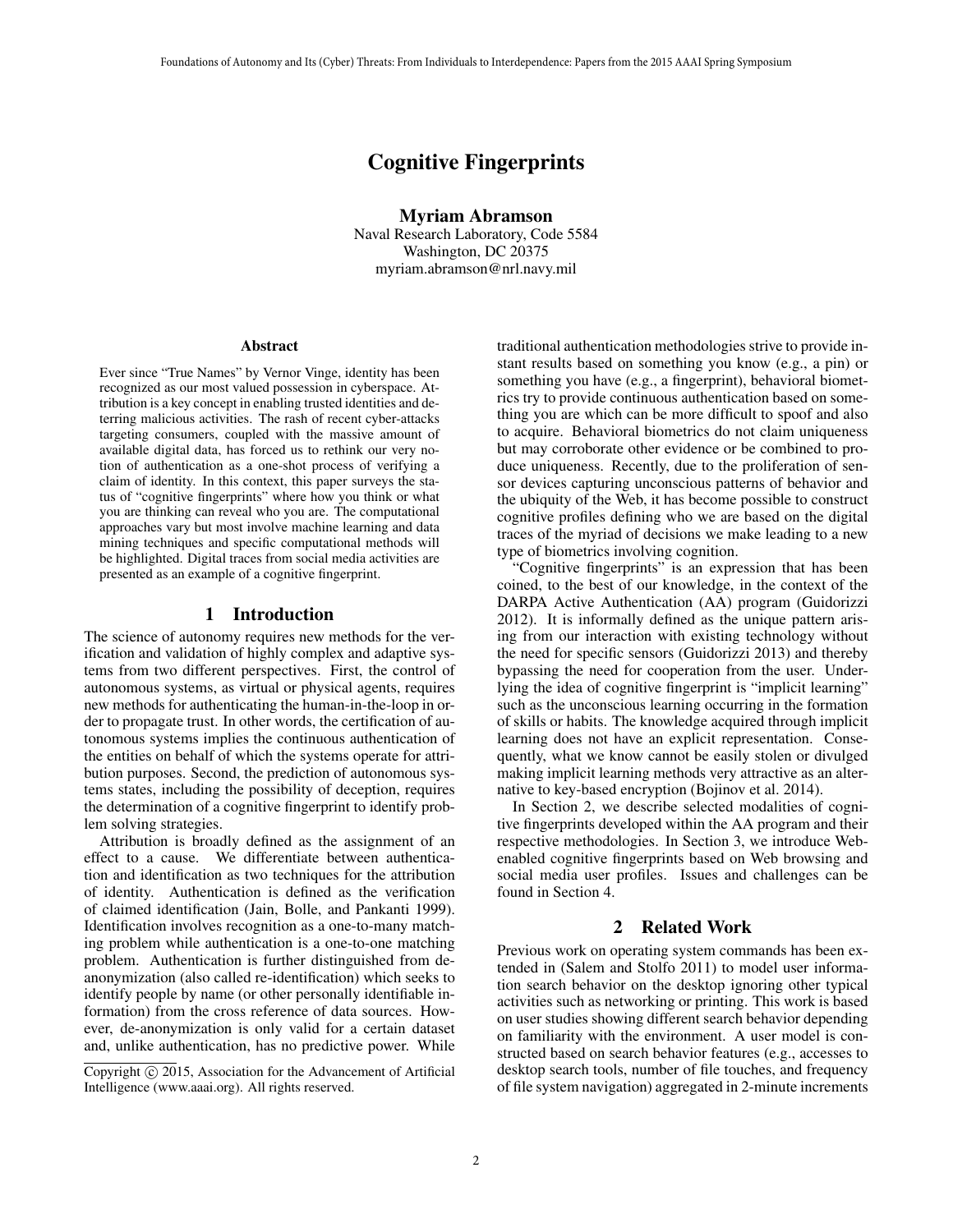using one-class classification methods to detect deviations from normal user behavior. Other aspects of this work include the use of decoys in the file system to capture intent and thereby amplifying differences in search behavior.

Stylometry is another cognitive fingerprint that has been used extensively for authorship. This work has been extended to authentication by relating keyboard dynamics (which are a behavioral biometric) with linguistic features (Juola et al. 2013). Linguistic features include lexical statistics (e.g., word length, frequency of upper/lower case characters, frequencies of corrections, etc.) and syntactic features such as function words, part-of-speech tags, and common word n-grams. One-class classification methods and nearest-neighbor techniques were used in this work. One interesting aspect of this work is the inference of high-level features such as personality, gender, and dominant hand but those features have not been integrated to date into the construction of a unique cognitive fingerprint.

Covert games capture the cognitive fingerprint of a user by engaging the user into divulging a computational thinking strategy. Covert games, modeled as inverse Prisoner's Dilemma games, have been developed as computer problems alerts with a choice of possible moves (Wheeler et al. 2013). A sequence of moves constitutes a user strategy. User cognitive fingerprints are distinguished with a similarity score based on move sequences and response preferences. During the enrollment phase of the authentication process, the user learns a way to solve computer problems by responding to generated alerts. An imposter, missing the enrollment phase, will not be able to respond in the same way.

Just as the way we keep our home/office can reveal something about ourselves, the way windows are arranged on our computer can reveal some fundamental feature about our cognitive fingerprint. Using pixel analysis and image processing techniques, screen fingerprints (Patel et al. 2013) have been developed in this context by extracting personal features such as how well a user sees based on the font of the text, the age of a user based on the speed by which windows are moved, the work pattern inferred from the dominant colors of the windows and background, etc.

### 3 Web-enabled Cognitive Fingerprints

Our digital footprint on the Web can be viewed from two different perspectives: Web browsing and social media. While Web browsing is considered private, social media posts and comments are often meant to be shared with others. Web browsing includes both a semantic aspect in the type of webpages visited and a syntactic aspect as a navigation tool. Research in Web intelligence has sought to understand and predict Web behavior in order to improve a specific exogenous outcome such as the checkout of a shopping cart or improvement in meaningful search results. More interest is given now to understand and even influence the cognitive behaviors that can be inferred from our Web activities. Discovering duplicate users and fake identities are other applications of this research.

This paper extends prior work on Web browsing (Abramson and Aha 2013; Abramson 2014; Abramson and Gore



Figure 1: Pause profiles below 1hr for 3 users obtained with an exponential data fit



Figure 2: Time between page revisits (below 1hr)

2013) to the social media activities of Reddit users. The data analysis shows similar aspects of Web browsing and social media behavior concerning aggregated time-variant features suggesting the possibility of similar computational approaches in capturing a cognitive fingerprint. Prior work in Web browsing identified pauses (elapsed time between page visited), time-between-revisits (page revisits within a session) and burstiness (time difference between two consecutive pauses) as typical characteristics of human activity on the Web. Figures 1, 2, and 3 illustrates those same time-variant features for 3 Reddit users. As found in Web browsing, time-variant features obey the power law of human activity. Consequently, deviations from the power law can discriminate between humans and bots in the "Internet of things"1 but deviations between humans, or bots simulating humans, are harder to detect.

In addition to time-variant features, Web browsing features include the type of the webpage visited and global syntactic features of a session (e.g., time-of-day, day-of-week, average duration, post/comment rate, etc.) where a session is defined as a series of consecutive clicks delimited by pauses of 30 minutes or longer. We retrieved posts and comments using the Python Reddit API Wrapper (PRAW) from users

<sup>1</sup> http://en.wikipedia.org/wiki/Internet\_of\_Things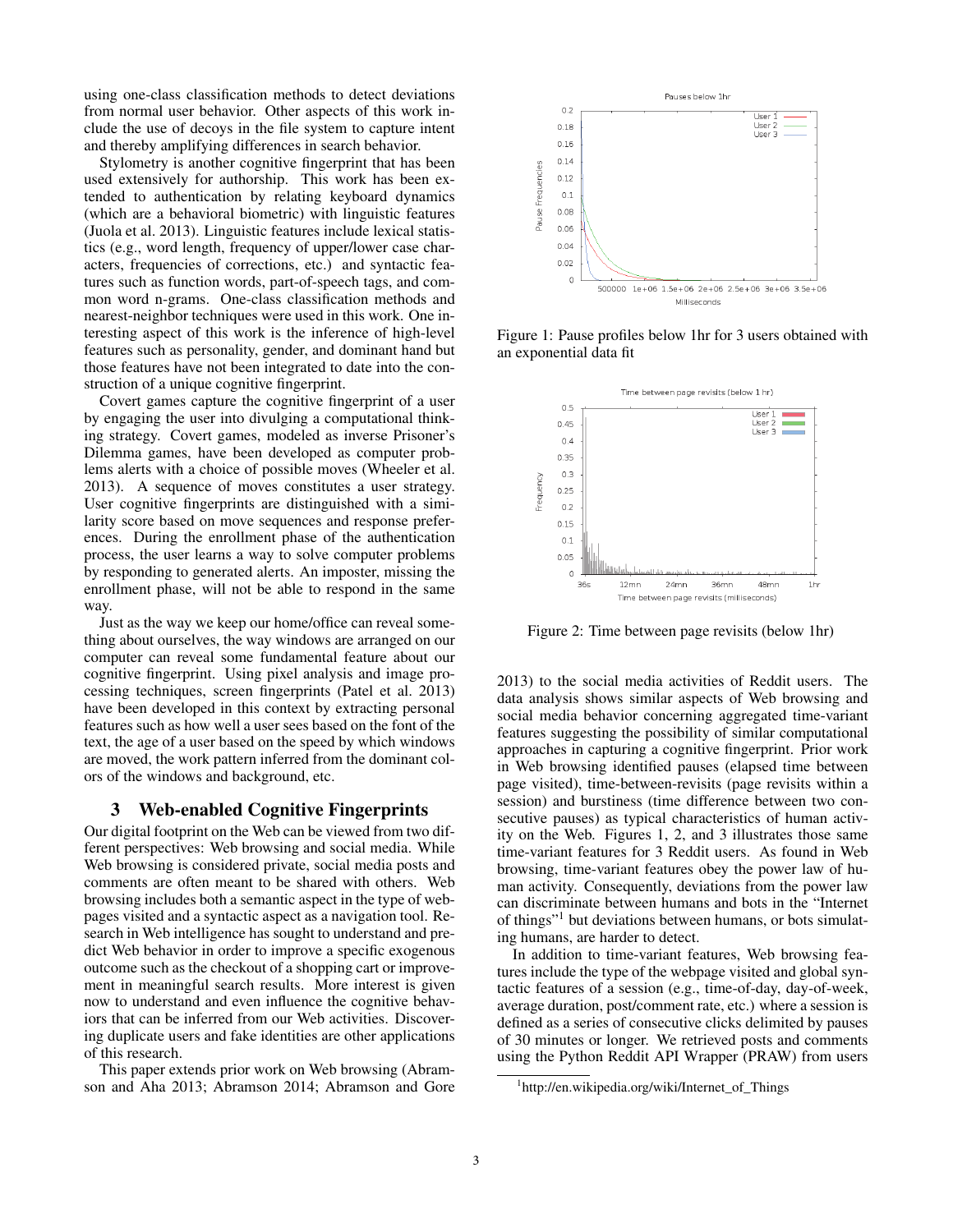

Figure 3: Burstiness (pause differential) below 1hr

associated to a seed user through at least one comment and from this pool of users selected at random 50 active users. There is a hard limit from Reddit to retrieve only the last 1000 post and last 1000 comments. The session pause delimiter was extended to one hour due to the sparsity of posts and/or comments and singleton sessions were pruned from the dataset. Future work should calibrate the session pause delimiter to the user's behavior who might be avoiding detection by spacing out their digital traces. The subreddit of the post/comment made up its type. Table 1 describes the dataset characteristics used in our empirical evaluation.

Based on the approach outlined in (Abramson and Aha 2013), cognitive fingerprints are evaluated using the false rejection rate (FRR) or false negatives and the false acceptance rate (FAR) or false positives found in biometrics. The FRR is obtained with a 10-fold cross-validation on the user dataset while the FAR is obtained by applying the model trained with the entire user dataset against the dataset of all the other 49 users combined. The data points are the various feature distributions for one session. We evaluated each feature separately with the one-class support vector machines (OCSVMs) classification method found in Lib-SVM (Schölkopf et al. 2000) for comparison with the random subspace approach in an ensemble of OCSVMs over 5 iterations. The details of this approach can be found in (Abramson and Aha 2013). In addition, we also compare with principal components dimensionality reduction method prior to classification by OCSVMs. SVMs are not probabilistic models and therefore an authentication decision threshold is not needed. Figure 4 illustrates the comparative results for the same 3 Reddit users. Table 2 summarizes the results for the entire dataset. There is a significant performance difference (p-value  $= 0.0$ ) between FRR results from our random subspace ensemble learning method and the OCSVMs results from the global features but not with FAR results (p-value  $= 0.30$ ). As noted in (Abramson and Aha 2013), there is a tug-of-war between the FRR and the FAR. Future work will calibrate the parameters of the ensemble learning method (number of features, learner pool size, number of selected learners, evaluation of the learners) to adjust the results to the degree of authentication desired.

In conclusion, as found with Web browsing, some users

|             |                  | #Posts/         |             |
|-------------|------------------|-----------------|-------------|
| <b>User</b> | <b>#Sessions</b> | <b>Comments</b> | #Subreddits |
|             | 266              | 771             |             |
|             | 137              | 881             | 23          |
|             | 164              | 1183            | 227         |
|             | 27933            | 63833           | 2124        |

Table 1: Reddit pruned dataset characteristics for the first 3 users and aggregated for the 50 users (ALL)



Figure 4: Comparative evaluation for 3 users. Each point represent a user trial (5 trials per user).

| <b>Methods</b> | Avg.<br>$\text{FRR}(\%)$    | Avg.<br>$FAR(\%)$ | Avg.<br><b>Accuracy</b> |
|----------------|-----------------------------|-------------------|-------------------------|
| Random         |                             |                   |                         |
| Subspace       | $1.12 \pm 1.61$             | $25.83 \pm 33.12$ | $0.86 \pm 0.12$         |
| $PCA+SVM$      | $\overline{52.60 \pm 1.46}$ | 53.94±11.75       | $0.47 \pm 0.06$         |
| Pause          | $\overline{51.20} \pm 0.94$ | $46.26 \pm 0.05$  | $0.51 \pm 0.04$         |
| Revisit        | $61.55 \pm 26.61$           | $43.08 \pm 29.92$ | $0.47 \pm 0.06$         |
| <b>Burst</b>   | 55.79±16.55                 | $45.89 + 21.28$   | $0.49 \pm 0.05$         |
| Global         | $54.18 \pm 1.37$            | $28.06 \pm 7.76$  | $0.59 \pm 0.04$         |
| Subreddits     | $50.95 \pm 3.88$            | $60.23 \pm 24.65$ | $0.43 \pm 0.12$         |

Table 2: Average comparative results for 50 users